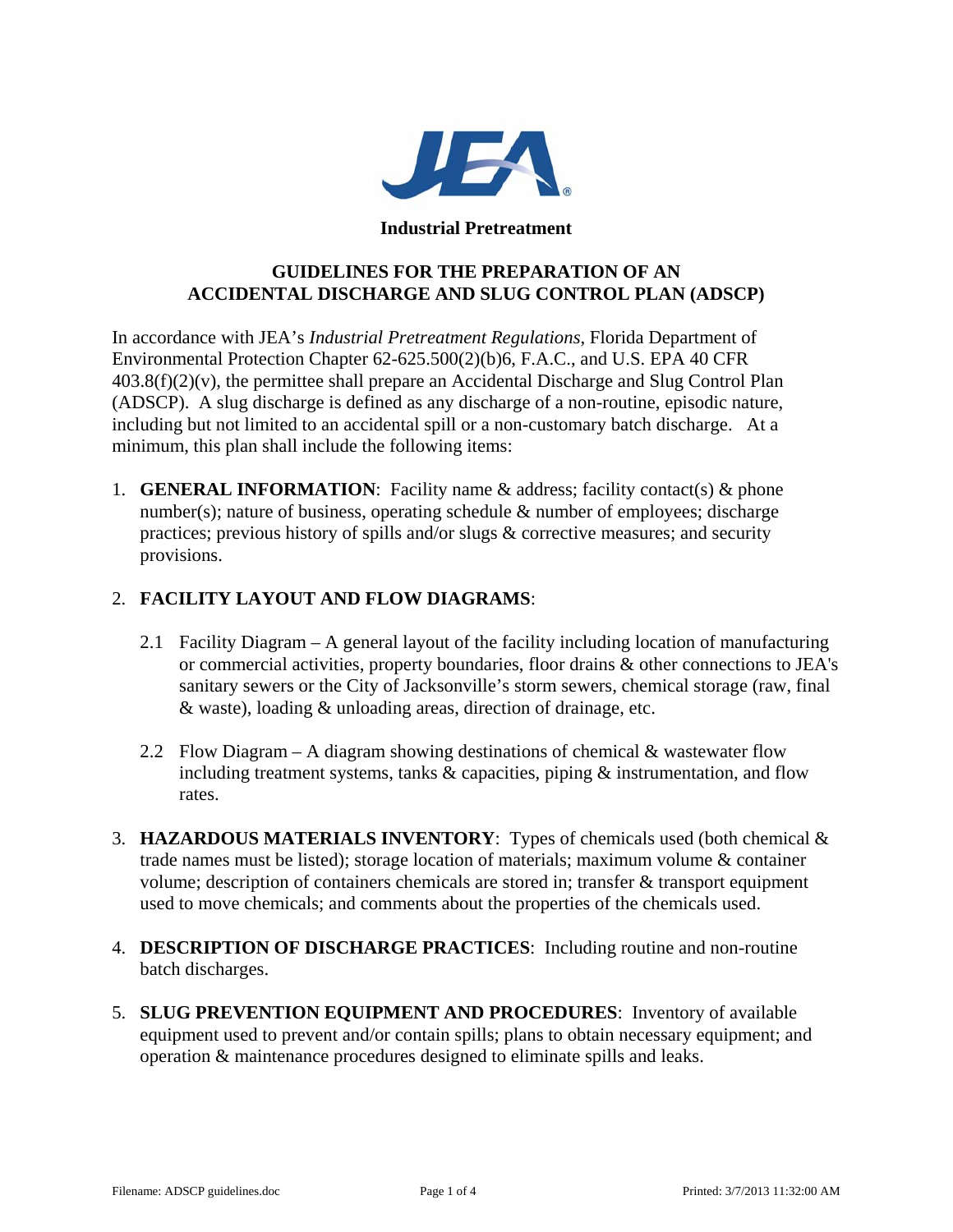- 6. **EMERGENCY RESPONSE EQUIPMENT AND PROCEDURES**: Inventory of available emergency response equipment; location of equipment; and response procedures (chain of command, first aid, evacuation, notification of other Agencies, cleanup & disposal, etc.).
- 7. **SLUG NOTIFICATION AND REPORTING PROCEDURES**: Description of notification and reporting procedures. A list of spill response agencies and their numbers should be available to each employee assigned to coordinate spill response activities. In the event of potential or actual emergency situations, the appropriate response agency should be notified immediately. Include JEA notification procedure for potential problems to the sanitary sewer:

## **A. JEA notification procedure for potential problems to the sanitary sewer:**

In the event of any discharge that may adversely impact the Publicly Owned Treatment Works (POTW), the User shall notify JEA according to the following procedure. Such discharges may include, but not be limited to: accidental discharges; discharges of a non-routine, episodic nature; non-customary batch discharges; slug loads; pretreatment system upsets; pretreatment system bypasses; slug loads; or spills to the sanitary sewer system. Such notification is required by §7.6 of JEA's *Industrial Pretreatment Regulation*.

## 1. VERBAL NOTIFICATION

Verbal notification shall be made immediately by the fastest means of communication available (generally by telephone) to your representative or one of the following personnel. Notification shall include the location of the discharge; date and time thereof; type of waste, concentration and volume of the waste; and corrective actions taken.

### **After Hour Emergencies: Environmental Incident Response Line (904) 620-9921.**

- 1.1 Gary Christiansen, Environmental Scientist Office: (904) 665-4440
- 1.2 Tina Jacobs, Environmental Scientist Office: (904) 665-6283
- 1.3 Gunar McKendree, Environmental Scientist Office: (904) 665-6278
- 1.4 Craig Rutherford, Environmental Scientist Office: (904) 665-4973
- 1.5 Dave Mckee, Manager, Industrial Pretreatment Office: (904) 665-4336 Cell: (904) 710-2633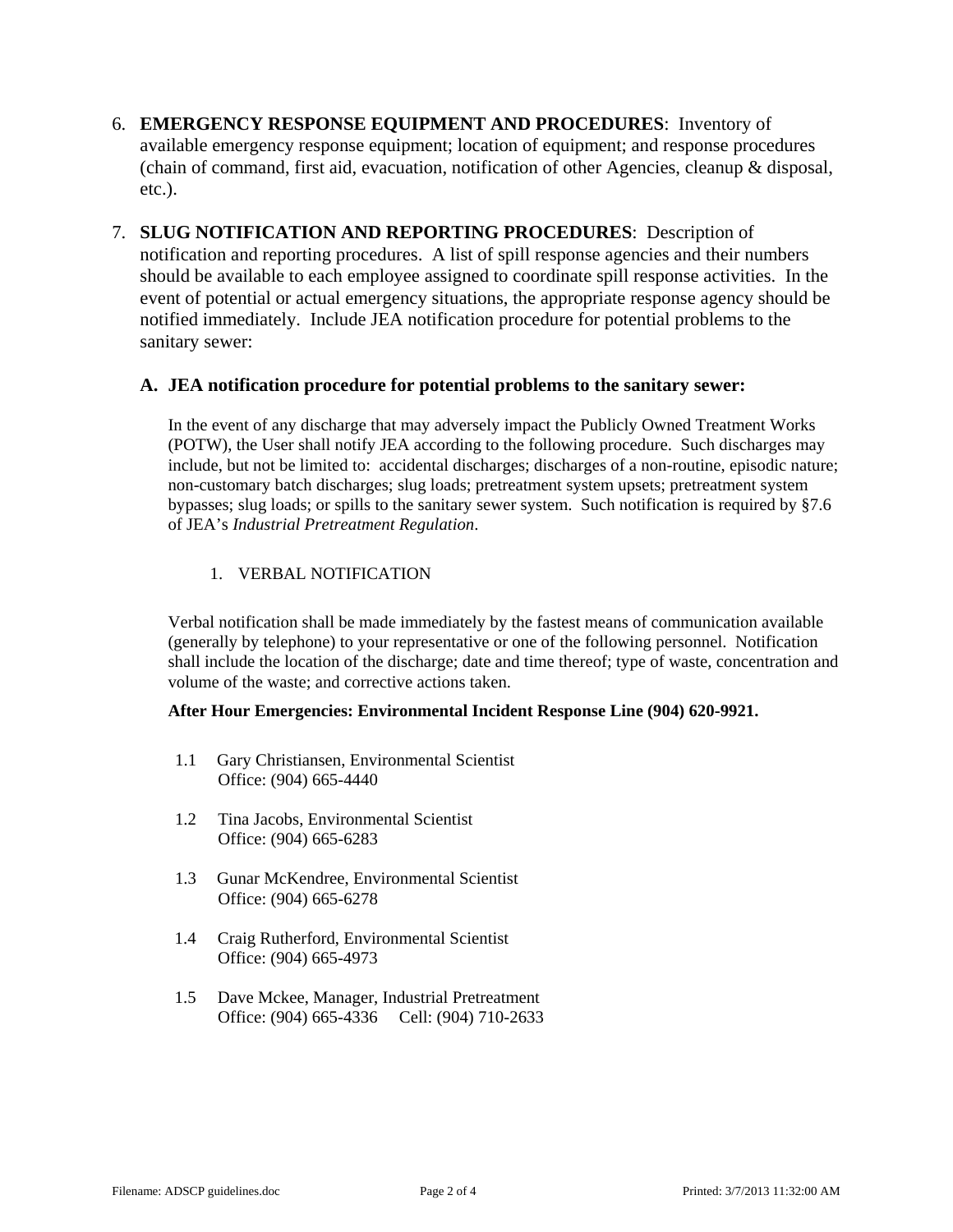### 2. WRITTEN NOTIFICATION

Within five (5) days following an accidental discharge, the permittee shall submit a detailed written report describing the cause(s) of the discharge and the measures to be taken to prevent similar future occurrences. The report shall be submitted to:

> JEA Industrial Pretreatment Program 21 W. Church St., T-8 Jacksonville, FL 32202-3139 Phone (904) 665-8300

- B. Reports shall address (at a minimum) the following:
	- 7.1 Time, date and cause of the incident;
	- 7.2 Impact of the discharge to the POTW and the environment;
	- 7.3 Extent of injury and/or damage;
	- 7.4 How other incidents of this type can be avoided; and
	- 7.5 Evaluation of the adequacy of the User's response procedures.
- 8. **TRAINING PROGRAM**: Assurances that the ADSCP is implemented by providing for employee training. An outline of the training program given to employees should be a part of the ADSCP.
- 9. **CERTIFICATION**: A qualified professional responsible for preparing the ADSCP (P.E., Safety Director, Compliance Manager, etc.) and an Authorized Facility Representative shall certify the adequacy of the ADSCP to prevent and control accidental and/or slug discharges to the POTW. The ADSCP shall include certification statements such as those shown below.

*I certify that the slug prevention and control equipment installed by the industry will provide adequate protection from slug loading when used and maintained properly.* 

Signature of Preparer Title

Date